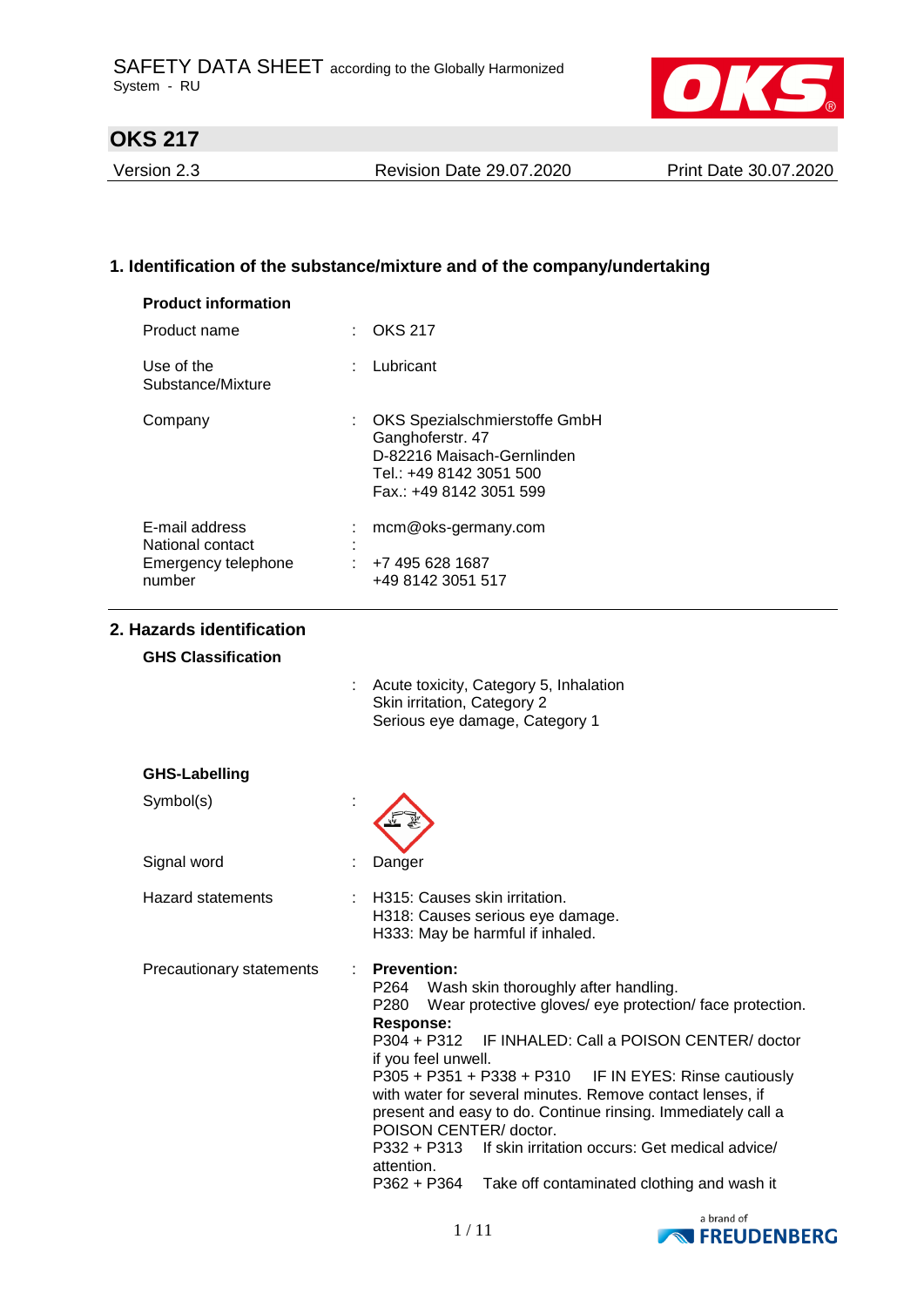

Version 2.3 Revision Date 29.07.2020 Print Date 30.07.2020

before reuse.

## **3. Composition/information on ingredients**

Chemical nature : Mineral oil.

graphite solid lubricant

## **Hazardous components**

| Chemical name       | CAS-No.   | Concentration <sup>[%]</sup> |
|---------------------|-----------|------------------------------|
| White mineral oil   | 8042-47-5 | $30 - 50$                    |
| (petroleum)         |           |                              |
| Graphite            | 7782-42-5 | $20 - 30$                    |
| calcium dihydroxide | 1305-62-0 | $10 - 20$                    |
| zirconium dioxide   | 1314-23-4 | $10 - 20$                    |
| Silicon dioxide     | 7631-86-9 | 1 - 10                       |

## **4. First aid measures**

| If inhaled              | medical attention.<br>Keep patient warm and at rest.<br>advice.<br>Keep respiratory tract clear.<br>respiration.                      | Remove person to fresh air. If signs/symptoms continue, get<br>If unconscious, place in recovery position and seek medical<br>If breathing is irregular or stopped, administer artificial |
|-------------------------|---------------------------------------------------------------------------------------------------------------------------------------|-------------------------------------------------------------------------------------------------------------------------------------------------------------------------------------------|
| In case of skin contact | : Take off all contaminated clothing immediately.<br>persists.<br>Wash clothing before reuse.<br>Thoroughly clean shoes before reuse. | Wash off immediately with soap and plenty of water.<br>Get medical attention immediately if irritation develops and                                                                       |
| In case of eye contact  | for at least 10 minutes.<br>Get medical attention immediately.                                                                        | Rinse immediately with plenty of water, also under the eyelids,                                                                                                                           |
| If swallowed            | Move the victim to fresh air.<br>advice.<br>Keep respiratory tract clear.<br>Do not induce vomiting without medical advice.           | If unconscious, place in recovery position and seek medical<br>Never give anything by mouth to an unconscious person.                                                                     |

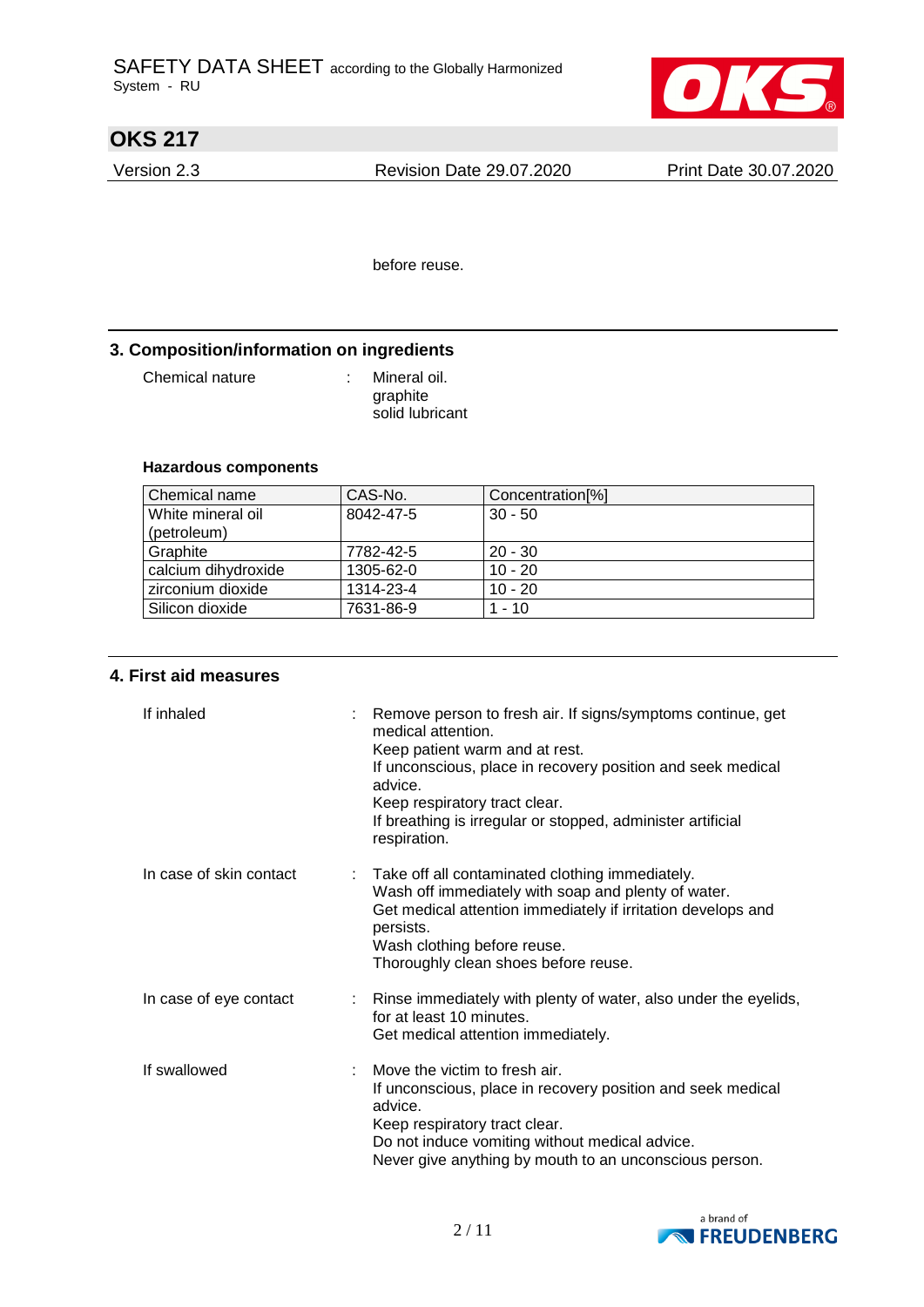

Version 2.3 Revision Date 29.07.2020 Print Date 30.07.2020

| : Skin contact may provoke the following symptoms: |
|----------------------------------------------------|
|                                                    |
|                                                    |
|                                                    |

## **5. Firefighting measures**

| Suitable extinguishing<br>media   | Use water spray, alcohol-resistant foam, dry chemical or<br>carbon dioxide. |
|-----------------------------------|-----------------------------------------------------------------------------|
| Unsuitable extinguishing<br>media | High volume water jet                                                       |
| Specific hazards during           | $\therefore$ Fire may cause evolution of:                                   |
| firefighting                      | Carbon oxides                                                               |
|                                   | Metal oxides                                                                |
| Special protective                | In the event of fire, wear self-contained breathing apparatus.              |
| equipment for firefighters        | Use personal protective equipment.                                          |
|                                   | Exposure to decomposition products may be a hazard to<br>health.            |
| Further information               | Standard procedure for chemical fires.                                      |
|                                   |                                                                             |

### **6. Accidental release measures**

| Personal precautions      | Evacuate personnel to safe areas.<br>t.<br>Use the indicated respiratory protection if the occupational<br>exposure limit is exceeded and/or in case of product release<br>(dust).<br>Do not breathe vapours, aerosols.<br>Refer to protective measures listed in sections 7 and 8. |
|---------------------------|-------------------------------------------------------------------------------------------------------------------------------------------------------------------------------------------------------------------------------------------------------------------------------------|
| Environmental precautions | : Try to prevent the material from entering drains or water<br>courses.<br>Local authorities should be advised if significant spillages<br>cannot be contained.                                                                                                                     |
| Methods for cleaning up   | Clean up promptly by sweeping or vacuum.<br>Keep in suitable, closed containers for disposal.                                                                                                                                                                                       |

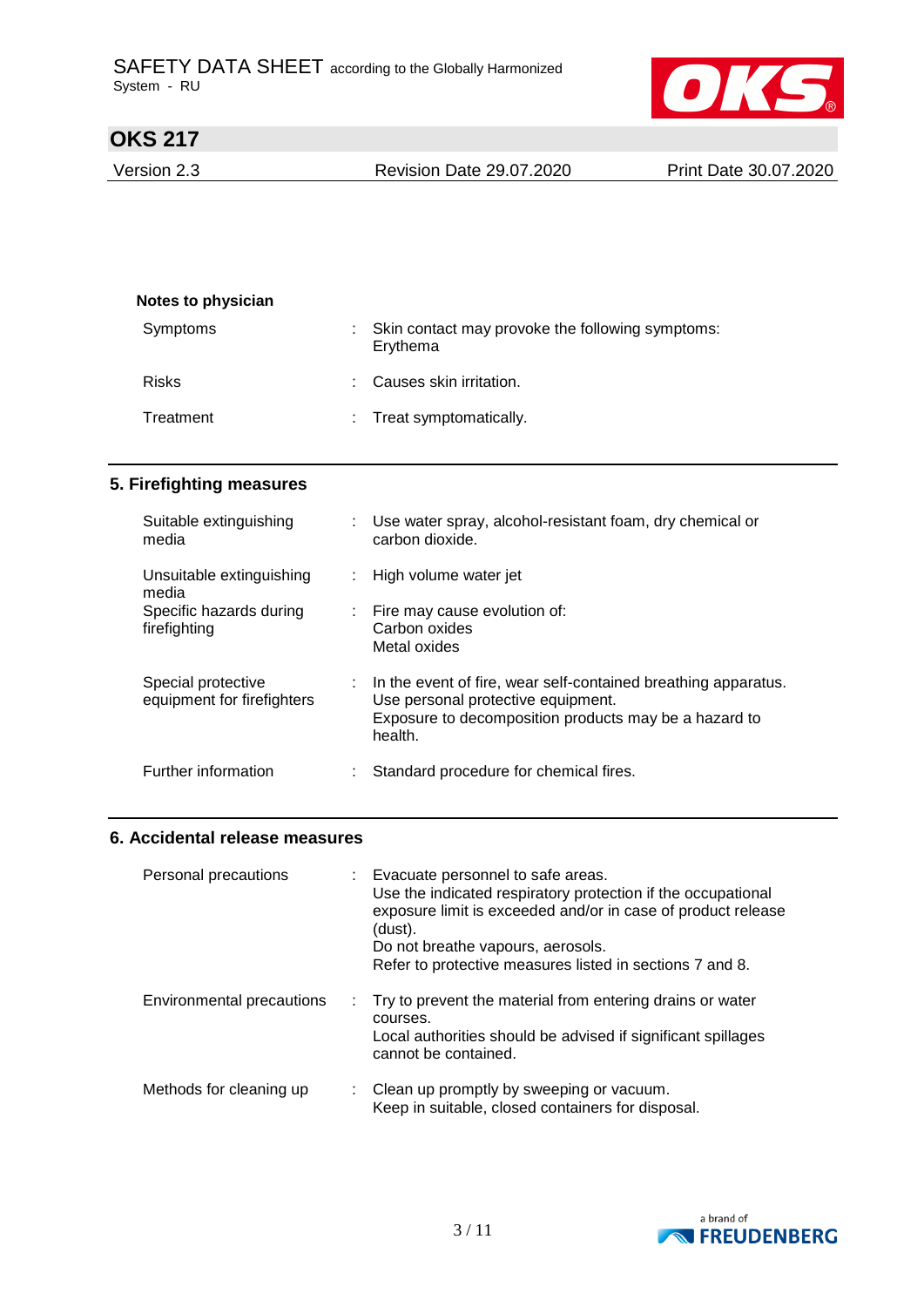

Version 2.3 Revision Date 29.07.2020 Print Date 30.07.2020

### **7. Handling and storage Handling** Advice on safe handling : Avoid contact with skin and eyes. For personal protection see section 8. Smoking, eating and drinking should be prohibited in the application area. Wash hands and face before breaks and immediately after handling the product. Do not get in eyes or mouth or on skin. Do not get on skin or clothing. Do not ingest. Do not repack. These safety instructions also apply to empty packaging which may still contain product residues. Keep container closed when not in use. **Storage** Requirements for storage areas and containers : Store in original container. Keep container closed when not in use. Keep in a dry, cool and well-ventilated place. Containers which are opened must be carefully resealed and kept upright to prevent leakage. Store in accordance with the particular national regulations.

#### Keep in properly labelled containers.

## **8. Exposure controls/personal protection**

#### **Components with workplace control parameters**

| Components                          | CAS-No.   | Value               | Control<br>parameters | Update     | <b>Basis</b>  |
|-------------------------------------|-----------|---------------------|-----------------------|------------|---------------|
| White<br>mineral oil<br>(petroleum) | 8042-47-5 | MPC-<br><b>STEL</b> | $5 \text{ mg/m}$ 3    | 2018-04-23 | <b>RU OEL</b> |
| calcium<br>dihydroxide              | 1305-62-0 | MPC-<br><b>STEL</b> | $2$ mg/m $3$          | 2018-04-23 | RU OEL        |
| zirconium<br>dioxide                | 1314-23-4 | MPC-<br><b>TWA</b>  | $6$ mg/m $3$          | 2018-04-23 | <b>RU OEL</b> |
| Silicon<br>dioxide                  | 7631-86-9 | MPC-<br><b>TWA</b>  | 1 $mg/m3$             | 2018-04-23 | <b>RU OEL</b> |
| Silicon<br>dioxide                  | 7631-86-9 | MPC-<br><b>STEL</b> | $3$ mg/m $3$          | 2018-04-23 | <b>RU OEL</b> |

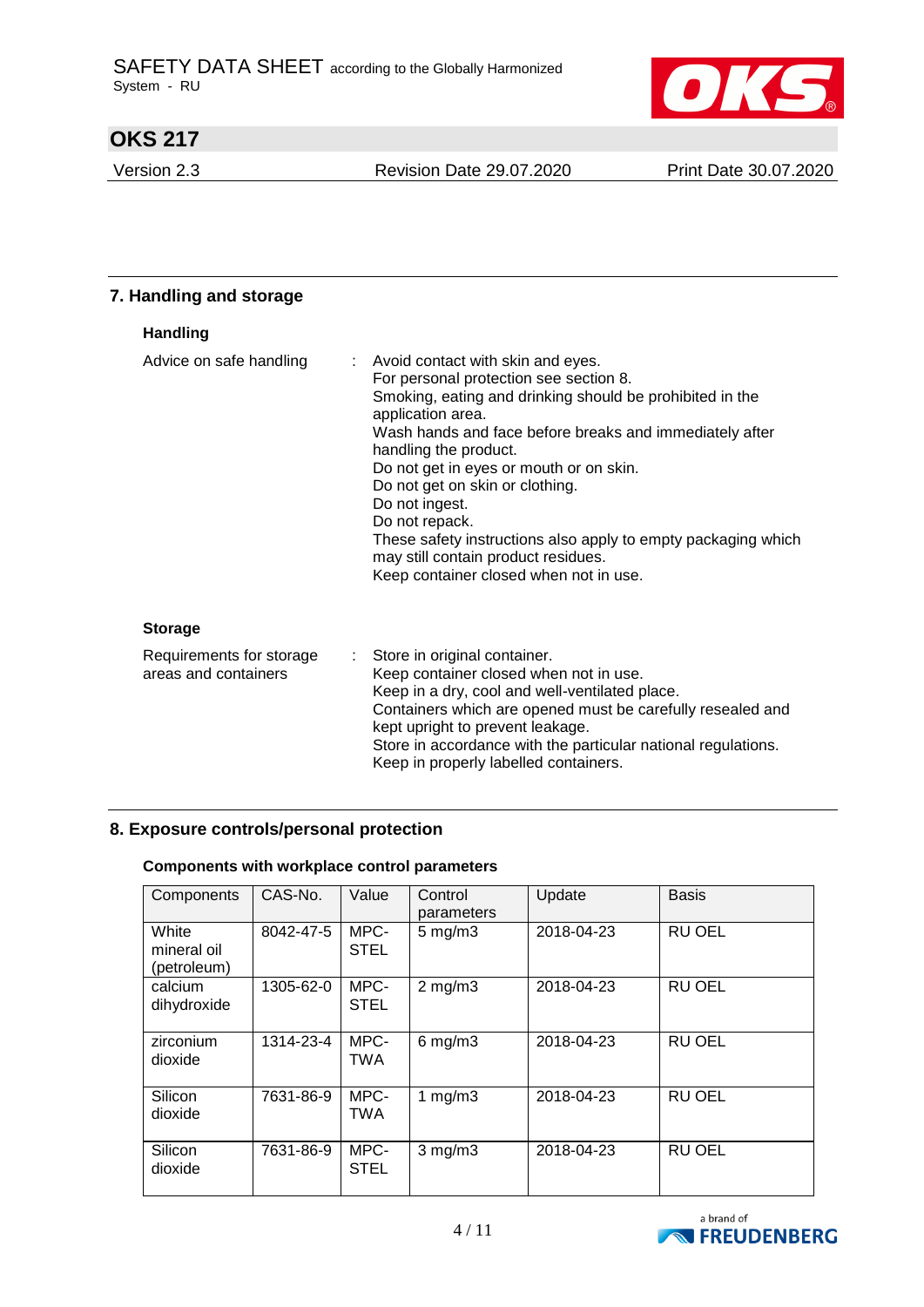

| Version 2.3 | <b>Revision Date 29.07.2020</b> | Print Date 30.07.2020 |
|-------------|---------------------------------|-----------------------|
|             |                                 |                       |

| Silicon<br>dioxide | 7631-86-9 | MPC-<br>TWA         | $2$ mg/m $3$ | 2018-04-23 | RU OEL        |
|--------------------|-----------|---------------------|--------------|------------|---------------|
| Silicon<br>dioxide | 7631-86-9 | MPC-<br><b>STEL</b> | $6$ mg/m $3$ | 2018-04-23 | <b>RU OEL</b> |

### **Engineering measures**

none

### **Personal protective equipment**

| Respiratory protection | : Not required; except in case of aerosol formation.<br>Filter type A-P                                                                                                                                                                                                                                   |
|------------------------|-----------------------------------------------------------------------------------------------------------------------------------------------------------------------------------------------------------------------------------------------------------------------------------------------------------|
| Hand protection        | Nitrile rubber<br>Manufacturer, importer, supplier: Class 1<br>Break through time: > 10 min<br>Wear protective gloves.<br>The break through time depends amongst other things on the<br>material, the thickness and the type of glove and therefore has<br>to be measured for each case.                  |
| Eye protection         | Tightly fitting safety goggles                                                                                                                                                                                                                                                                            |
| Hygiene measures       | : Wash face, hands and any exposed skin thoroughly after<br>handling.                                                                                                                                                                                                                                     |
| Protective measures    | The type of protective equipment must be selected according<br>to the concentration and amount of the dangerous substance<br>at the specific workplace.<br>Choose body protection in relation to its type, to the<br>concentration and amount of dangerous substances, and to the<br>specific work-place. |

## **9. Physical and chemical properties**

| Appearance     |                        |
|----------------|------------------------|
| Form<br>Colour | paste<br>$:$ black     |
| Odour          | : characteristic       |
| Safety data    |                        |
| Flash point    | : Note: Not applicable |

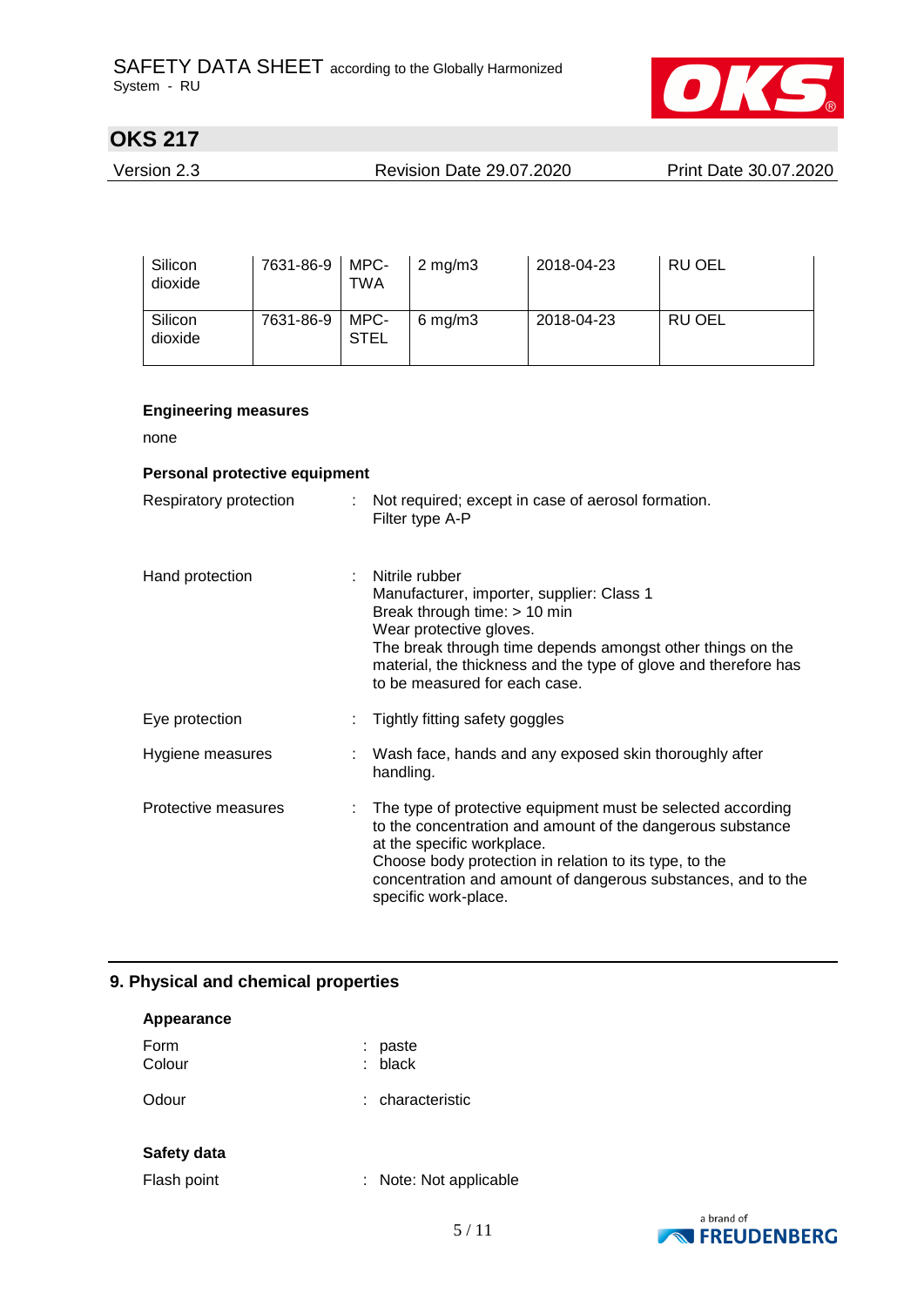

Version 2.3 Revision Date 29.07.2020 Print Date 30.07.2020

|   | Remarks: No data available         |
|---|------------------------------------|
|   | Note: No data available            |
|   | Note: No data available            |
| ÷ | <b>Combustible Solids</b>          |
| ÷ | Note: No data available            |
| ÷ | Note: not auto-flammable           |
| t | Note: Not applicable               |
|   | Note: No data available            |
|   | Note: No data available            |
| t | Note: No data available            |
|   | $< 0,001$ hPa<br>at $20 °C$        |
| t | $1,27$ g/cm3<br>at 20 $^{\circ}$ C |
|   | Note: No data available            |
| t | Note: insoluble                    |
| ÷ | Note: No data available            |
| ÷ | Note: No data available            |
|   | Note: No data available            |
|   | Note: Not applicable               |
| ÷ | Note: No data available            |
|   | Note: No data available            |
|   |                                    |

# **10. Stability and reactivity**

| Conditions to avoid                 | : No conditions to be specially mentioned.            |
|-------------------------------------|-------------------------------------------------------|
| Materials to avoid                  | : No materials to be especially mentioned.            |
| Hazardous decomposition<br>products | : No decomposition if stored and applied as directed. |

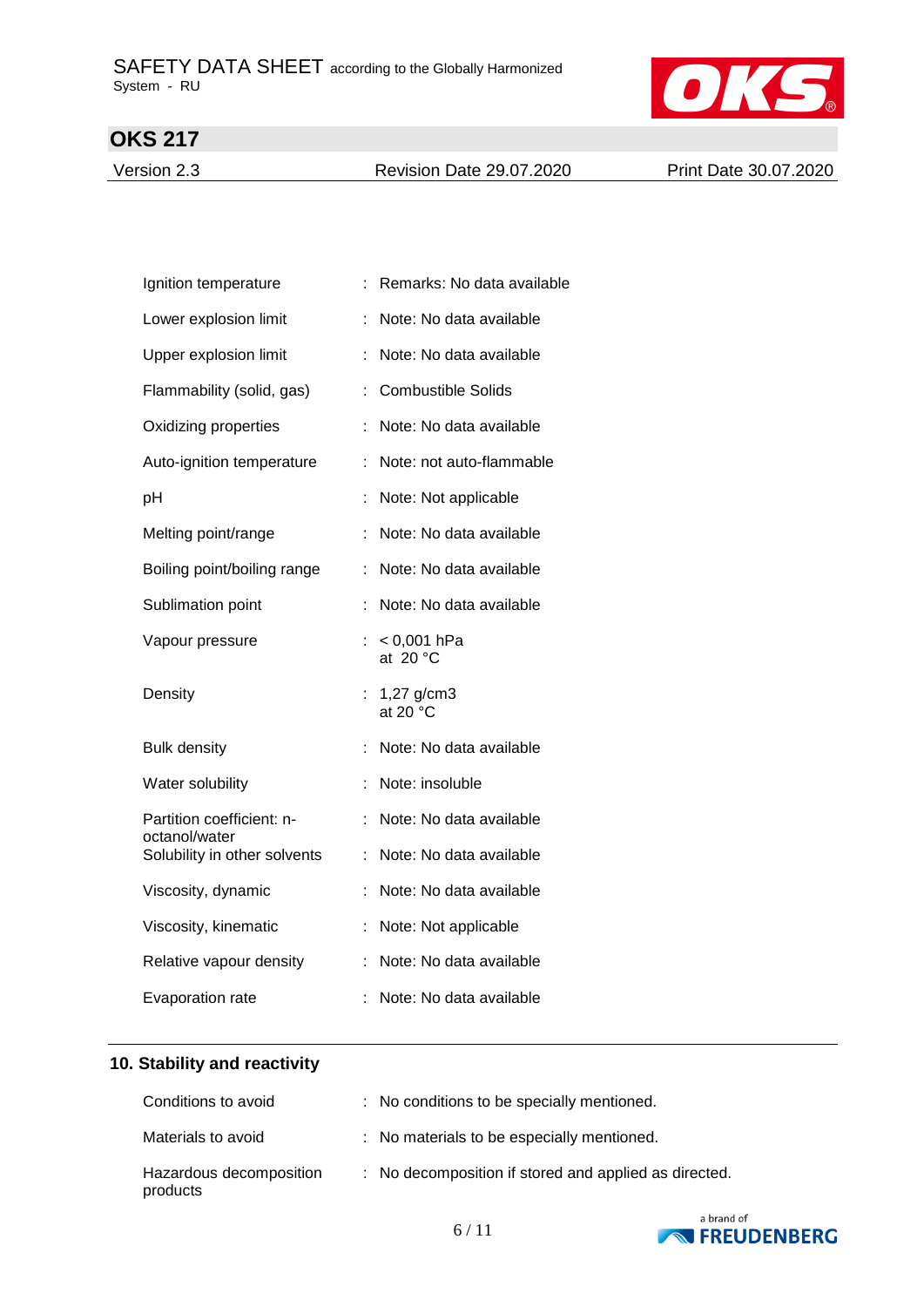

Version 2.3 Revision Date 29.07.2020 Print Date 30.07.2020

Thermal decomposition : Note: No data available

# **11. TOXICOLOGICAL INFORMATION**

| <b>Acute toxicity</b>                                      |                                                                                                |
|------------------------------------------------------------|------------------------------------------------------------------------------------------------|
| Acute oral toxicity                                        | Remarks: This information is not available.                                                    |
| Acute inhalation toxicity<br>White mineral oil (petroleum) | : LC50: $>$ 5 mg/l<br>Exposure time: 4 h<br>Species: Rat<br>Method: OECD Test Guideline 403    |
| calcium dihydroxide                                        | : LC50: $> 6,04$ mg/l<br>Exposure time: 4 h<br>Species: Rat<br>Method: OECD Test Guideline 436 |
| Acute dermal toxicity                                      |                                                                                                |
| White mineral oil (petroleum)                              | : LD50 Dermal: $>$ 3.000 mg/kg<br>Species: Rabbit<br>Method: OECD Test Guideline 402           |
| calcium dihydroxide                                        | : LD50: $> 2.500$ mg/kg<br>Species: Rabbit<br>Method: OECD Test Guideline 402                  |
| Silicon dioxide                                            | LD50: $> 5.000$ mg/kg<br>Species: Rabbit                                                       |
| <b>Skin corrosion/irritation</b>                           |                                                                                                |
| Skin irritation                                            | : Remarks: Irritating to skin.                                                                 |
| Serious eye damage/eye irritation                          |                                                                                                |
| Eye irritation                                             | : Remarks: Risk of serious damage to eyes.                                                     |
| <b>Respiratory or skin sensitisation</b>                   |                                                                                                |
| Sensitisation                                              | Remarks: This information is not available.                                                    |
| <b>Germ cell mutagenicity</b>                              |                                                                                                |
| Genotoxicity in vitro                                      | : Remarks: No data available                                                                   |
| Genotoxicity in vivo                                       | Remarks: No data available                                                                     |
| <b>Germ cell mutagenicity</b>                              |                                                                                                |

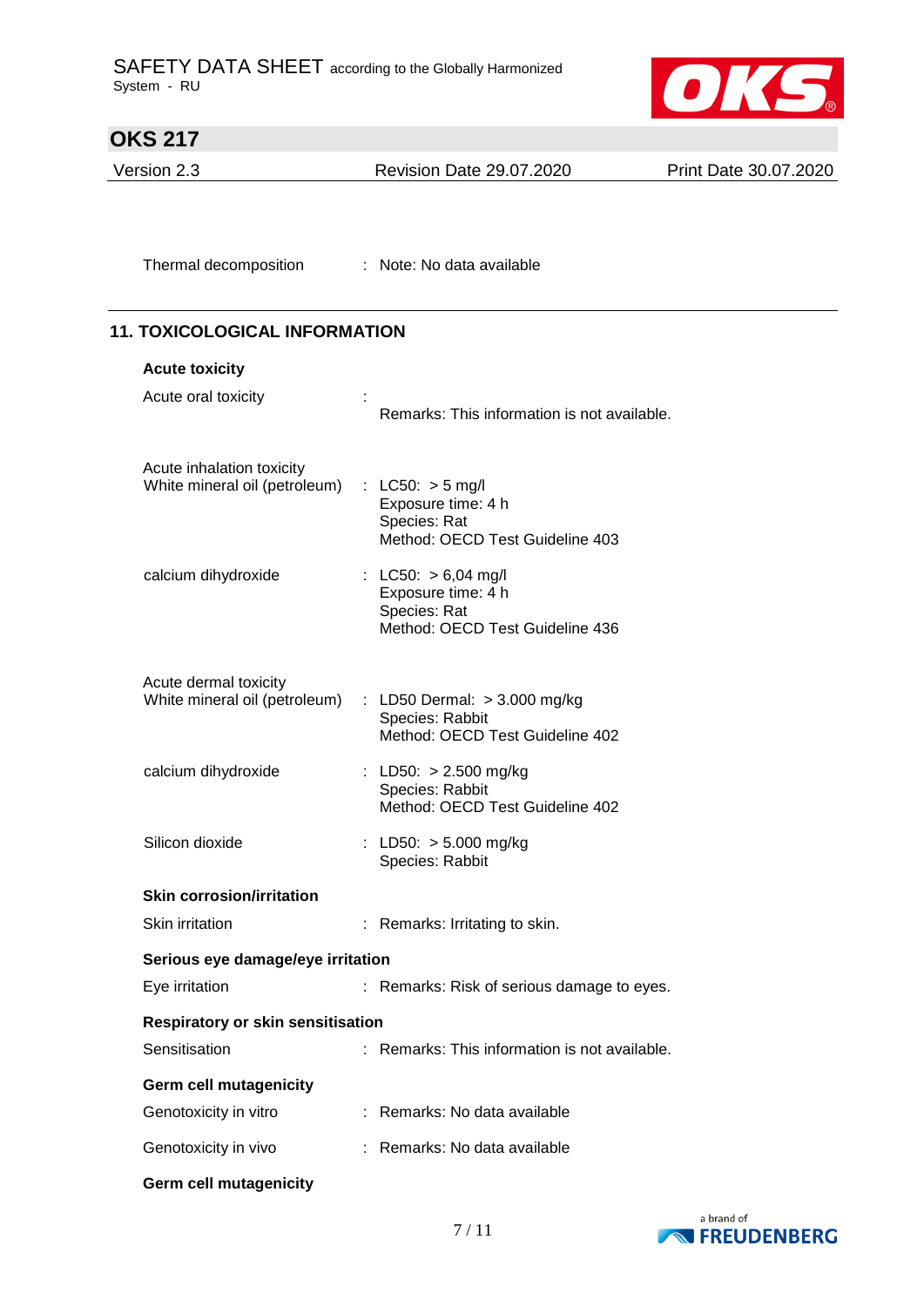

| Version 2.3                                                         | <b>Revision Date 29.07.2020</b>                                                                              | Print Date 30.07.2020 |
|---------------------------------------------------------------------|--------------------------------------------------------------------------------------------------------------|-----------------------|
|                                                                     |                                                                                                              |                       |
|                                                                     |                                                                                                              |                       |
| Remarks<br>Silicon dioxide                                          | Tests on bacterial or mammalian cell cultures did not show<br>mutagenic effects.                             |                       |
| Carcinogenicity                                                     |                                                                                                              |                       |
| Remarks<br>calcium dihydroxide                                      | : No evidence of carcinogenicity in animal studies.                                                          |                       |
| Silicon dioxide                                                     | No evidence of carcinogenicity in animal studies.                                                            |                       |
| <b>Teratogenicity</b>                                               |                                                                                                              |                       |
| Remarks                                                             |                                                                                                              |                       |
| <b>Teratogenicity</b><br>calcium dihydroxide                        | : No effects on or via lactation<br>No toxicity to reproduction                                              |                       |
| Silicon dioxide                                                     | No effects on or via lactation<br>No toxicity to reproduction                                                |                       |
|                                                                     |                                                                                                              |                       |
| <b>Target Organ Systemic Toxicant - Single exposure</b><br>Graphite | Remarks: The substance or mixture is not classified as                                                       |                       |
|                                                                     | specific target organ toxicant, single exposure.                                                             |                       |
| calcium dihydroxide                                                 | : Remarks: May cause respiratory irritation.                                                                 |                       |
| Silicon dioxide                                                     | Remarks: The substance or mixture is not classified as<br>specific target organ toxicant, single exposure.   |                       |
| <b>Target Organ Systemic Toxicant - Repeated exposure</b>           |                                                                                                              |                       |
|                                                                     | This information is not available.                                                                           |                       |
| <b>Target Organ Systemic Toxicant - Repeated exposure</b>           |                                                                                                              |                       |
| Graphite                                                            | Remarks: The substance or mixture is not classified as<br>specific target organ toxicant, repeated exposure. |                       |
| Silicon dioxide                                                     | Remarks: The substance or mixture is not classified as<br>specific target organ toxicant, repeated exposure. |                       |
| <b>Aspiration hazard</b>                                            |                                                                                                              |                       |
| Aspiration toxicity                                                 | : This information is not available.                                                                         |                       |
| Further information                                                 | Ingestion causes irritation of upper respiratory system and<br>gastrointestinal disturbance.                 |                       |

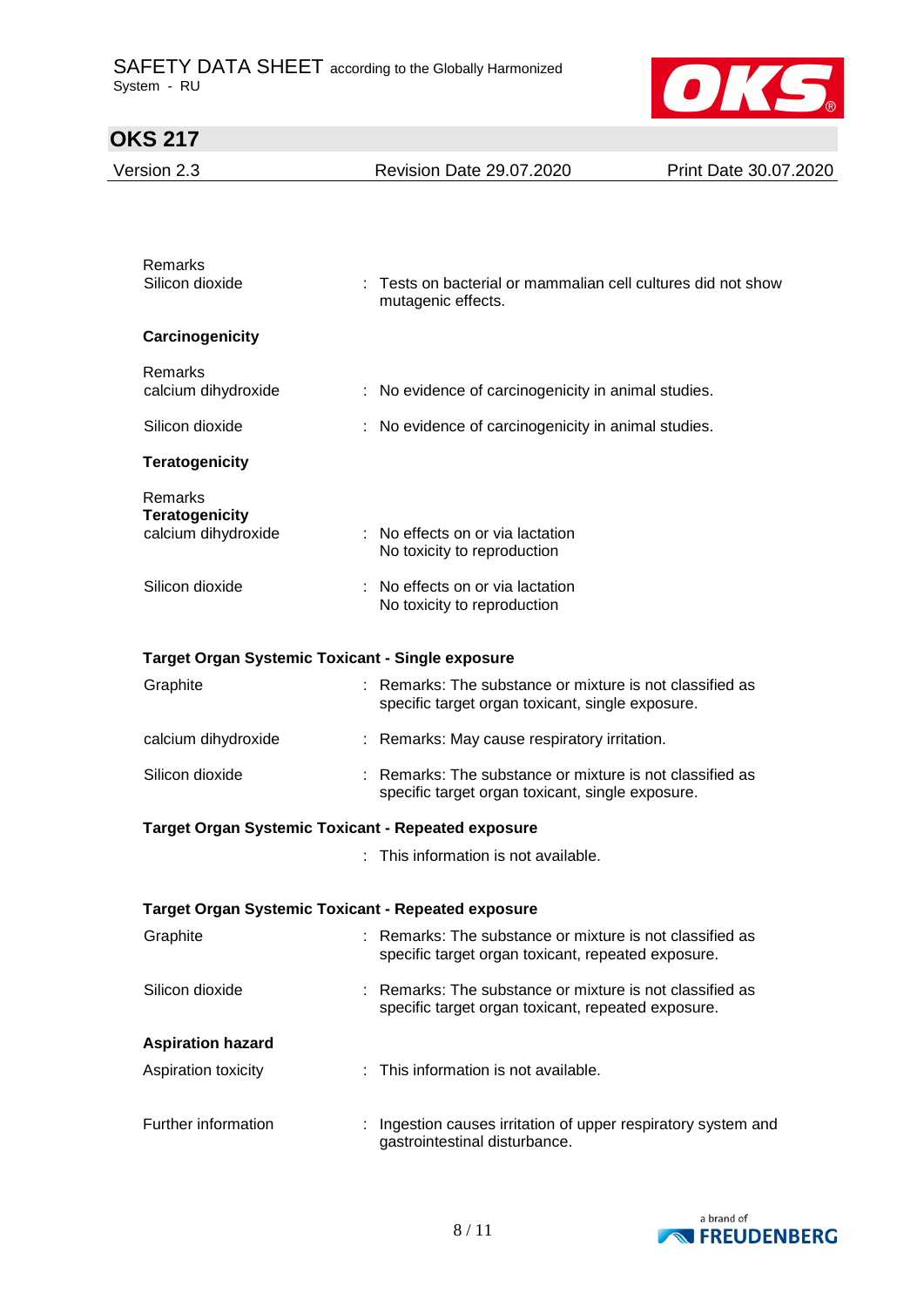

Version 2.3 Revision Date 29.07.2020 Print Date 30.07.2020

# **12. Ecological information**

| <b>Ecotoxicity effects</b>                              |                                                                                                                                                                                                                                |
|---------------------------------------------------------|--------------------------------------------------------------------------------------------------------------------------------------------------------------------------------------------------------------------------------|
| Toxicity to fish                                        | Remarks:<br>No data available                                                                                                                                                                                                  |
| Toxicity to daphnia and other<br>aquatic invertebrates  | : Remarks:<br>No data available                                                                                                                                                                                                |
| Toxicity to algae                                       | $:$ Remarks:<br>No data available                                                                                                                                                                                              |
| Toxicity to bacteria                                    | $:$ Remarks:<br>No data available                                                                                                                                                                                              |
| calcium dihydroxide                                     | Toxicity to daphnia and other aquatic invertebrates (Chronic toxicity)<br>: NOEC: 32 mg/l<br>Exposure time: 14 d<br>Species: Crangon crangon (shrimp)<br>semi-static test                                                      |
| Elimination information (persistence and degradability) |                                                                                                                                                                                                                                |
| <b>Bioaccumulation</b>                                  | $:$ Remarks:<br>This mixture contains no substance considered to be<br>persistent, bioaccumulating and toxic (PBT).<br>This mixture contains no substance considered to be very<br>persistent and very bioaccumulating (vPvB). |
| Mobility                                                | : Remarks:<br>No data available                                                                                                                                                                                                |
| Distribution among<br>environmental compartments        | Remarks:<br>No data available                                                                                                                                                                                                  |
| Biodegradability                                        | Remarks:<br>No data available                                                                                                                                                                                                  |
| Physico-chemical<br>removability                        | Remarks:<br>No data available                                                                                                                                                                                                  |

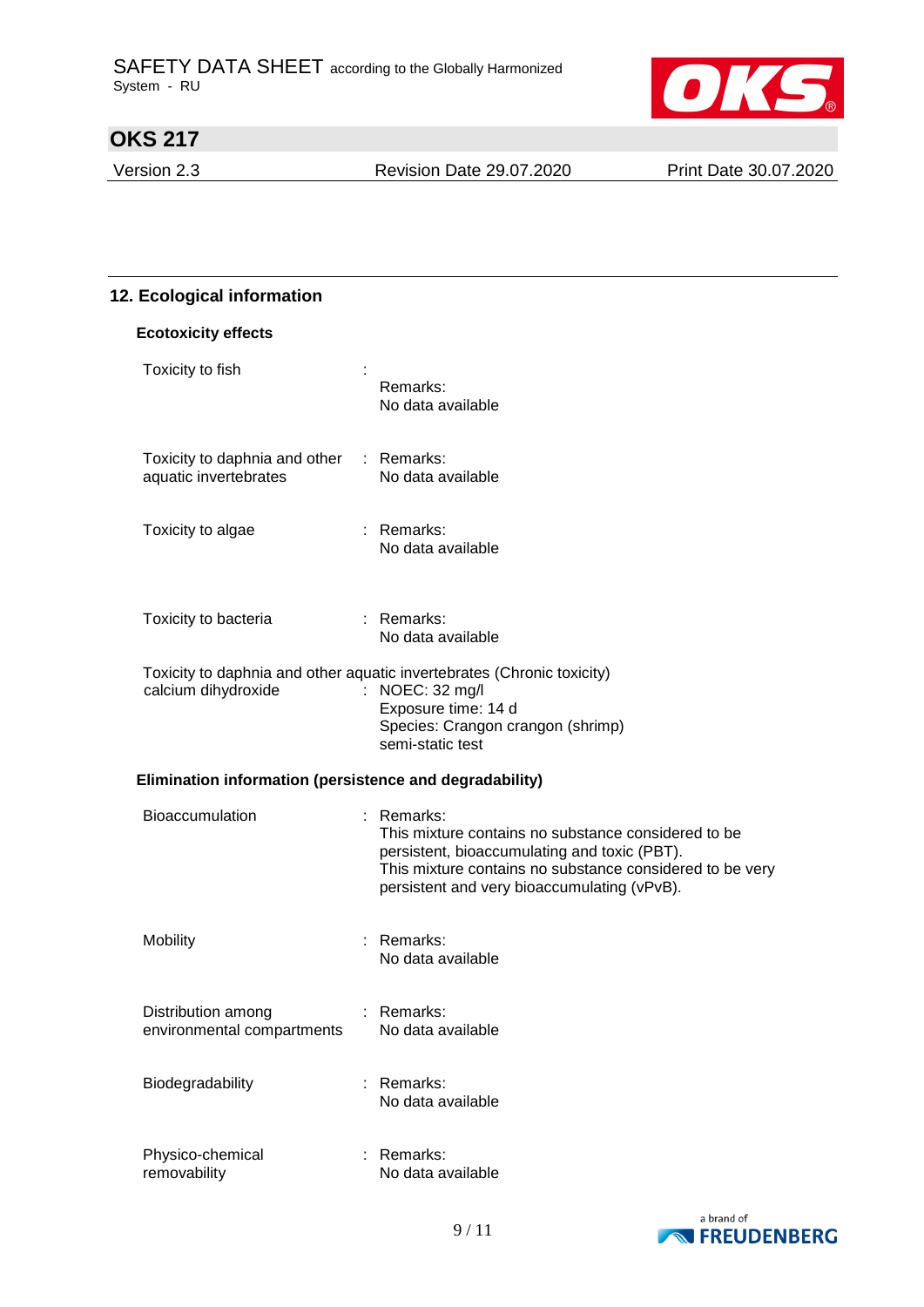

Version 2.3 Revision Date 29.07.2020 Print Date 30.07.2020

#### **Further information on ecology**

| Results of PBT assessment<br>Graphite | : Non-classified vPvB substance, Non-classified PBT substance |
|---------------------------------------|---------------------------------------------------------------|
| Silicon dioxide                       | : Non-classified vPvB substance, Non-classified PBT substance |
| Additional ecological<br>information  | : No information on ecology is available.                     |

### **13. Disposal considerations**

| Product                | t. | The product should not be allowed to enter drains, water<br>courses or the soil.<br>Do not dispose of with domestic refuse.<br>Dispose of as hazardous waste in compliance with local and<br>national regulations. |
|------------------------|----|--------------------------------------------------------------------------------------------------------------------------------------------------------------------------------------------------------------------|
| Contaminated packaging | ÷. | Packaging that is not properly emptied must be disposed of as<br>the unused product.<br>Dispose of waste product or used containers according to local<br>regulations.                                             |

### **14. Transport information**

## **ADR**

Not dangerous goods

## **IATA**

Not dangerous goods

# **IMDG**

Not dangerous goods

Other information : No special precautions required.